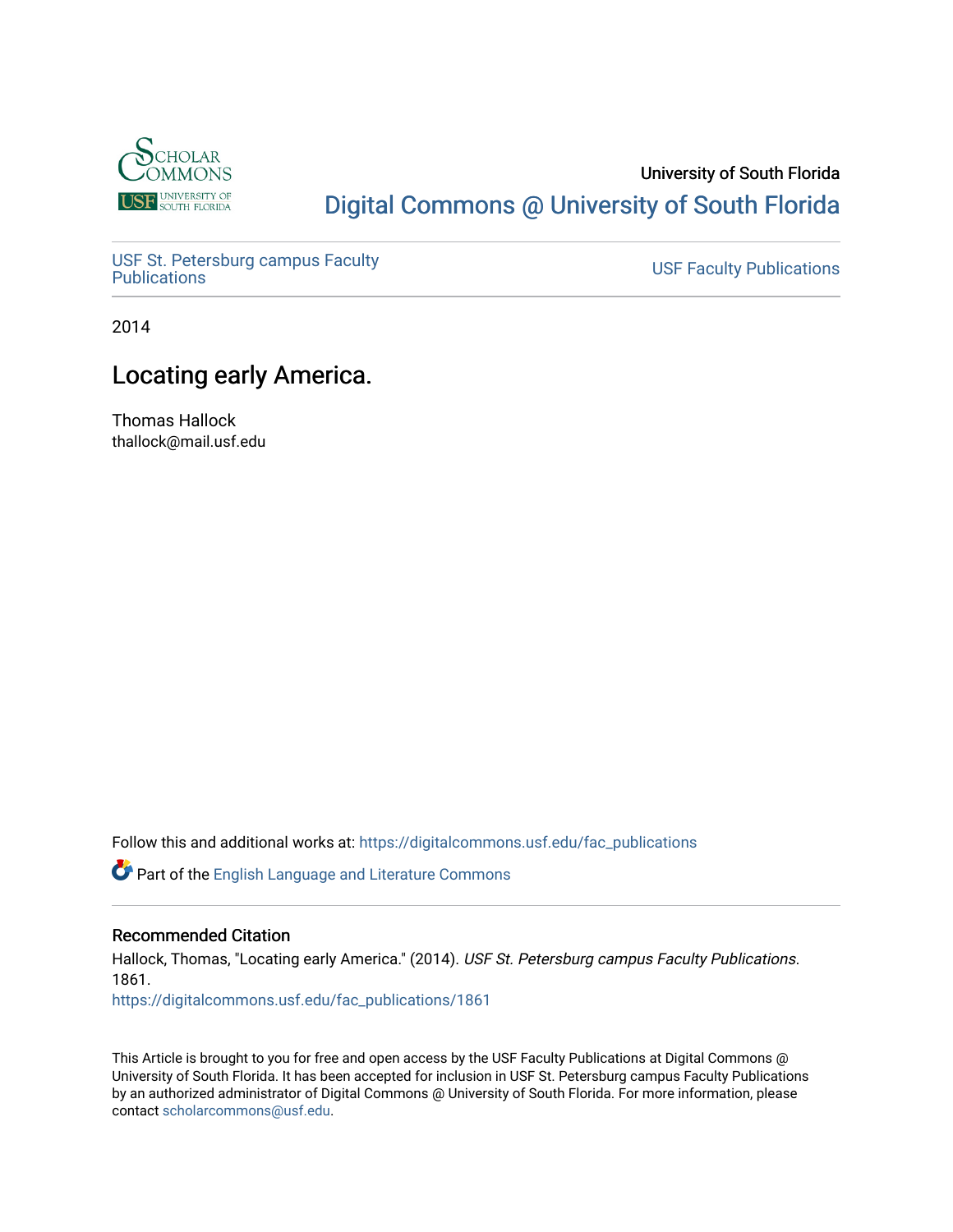*NOTE: This is a pre-copyedited, author-produced version of an article accepted for publication in American Literary History following peer review. The version of record is: Hallock, T. (2014). Locating early America. American Literary History, 26(4), 765-774. doi: 10.1093/alh/aju053 and is available online at: https://academic.oup.com/alh/article/26/4/765/2809194/Locating-Early-America and the doi is 10.1093/alh/aju053* 

Thomas Hallock

thallock@mail.usf.edu

#### Locating Early America

 On a trip to Mexico City a few years back, I made the requisite pilgrimage to the *Museo Nacional de Antropología*. Actually I went twice, first as part of an NEH summer seminar focused on *Aztlán*, the mythico-historic homeland of the Aztec people, then a second time on my own, to understand how stories of nationhood use a native subject. The *Museo Nacional*, which opened in the 1960s, showcases treasures from across Mexico, although the floor plan clearly favors the *Sala Azteca* -- the room devoted to *Tenochtitlan*, the empire sacked by Hernan Cortés and the spongy foundation of today's capital city.

 Most of the museum has two floors, the first to showcase historic artifacts and the second (less-trafficked) floor for ethnography. But the *Sala Azteca* has no second story. *Tenochititlan*, by architectural logic, lives within a timeless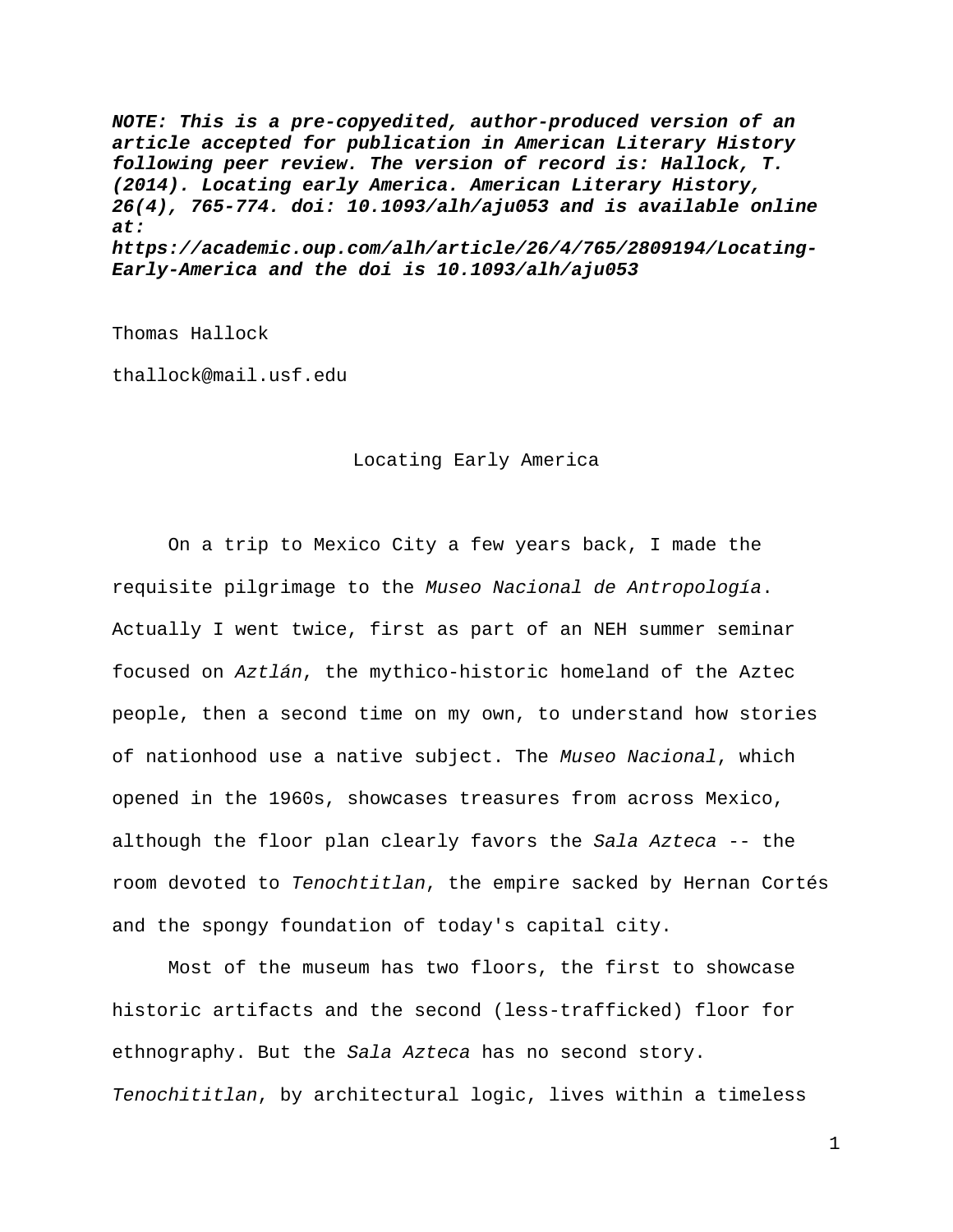present. Gray granite walls stretch from floor to ceiling. High on the inside wall, selections of Nahuatl poetry, translated into Spanish, admonish: "This is your glory / This is your mandate / hold these principles to the present / and never forget them." The famed Calendar Stone, set alongside a photograph of Porfirio Díaz, looms over the center-rear third of the room. One has to wait to snap a picture in front of the Calendar Stone; it is a national icon, endlessly reproduced, purchasable in gift shops from Cancún to Juarez, long featured on the deep green jerseys of Mexico's perennially disappointing football squad. The *Sala Azteca* uses one historic group to speak for a broader, unstable political unit. If the Aztec-Mexica represent all Mexico, then the capital, the heart of the *Distrito Federal,* represents an equally glorious -- if less bloody -- *Tenochtitlan*. Despite the constant ring of protest in the *Zócalo*, or statehouse square just a few miles down the *Paseo de la Reforma*, the national museum sounds a message of unity. And this political fiction starts from a map. At the threshold of the *Sala Azteca* is an inlaid floor map that outlines Mexico's present-day boundaries. As we enter the room, we step onto a white marble platform then over this graphic argument, set in black tile.

 The same slip, of native for nation, recalls Barbara E. Mundy's fantastic contribution to *Early American Cartographies*,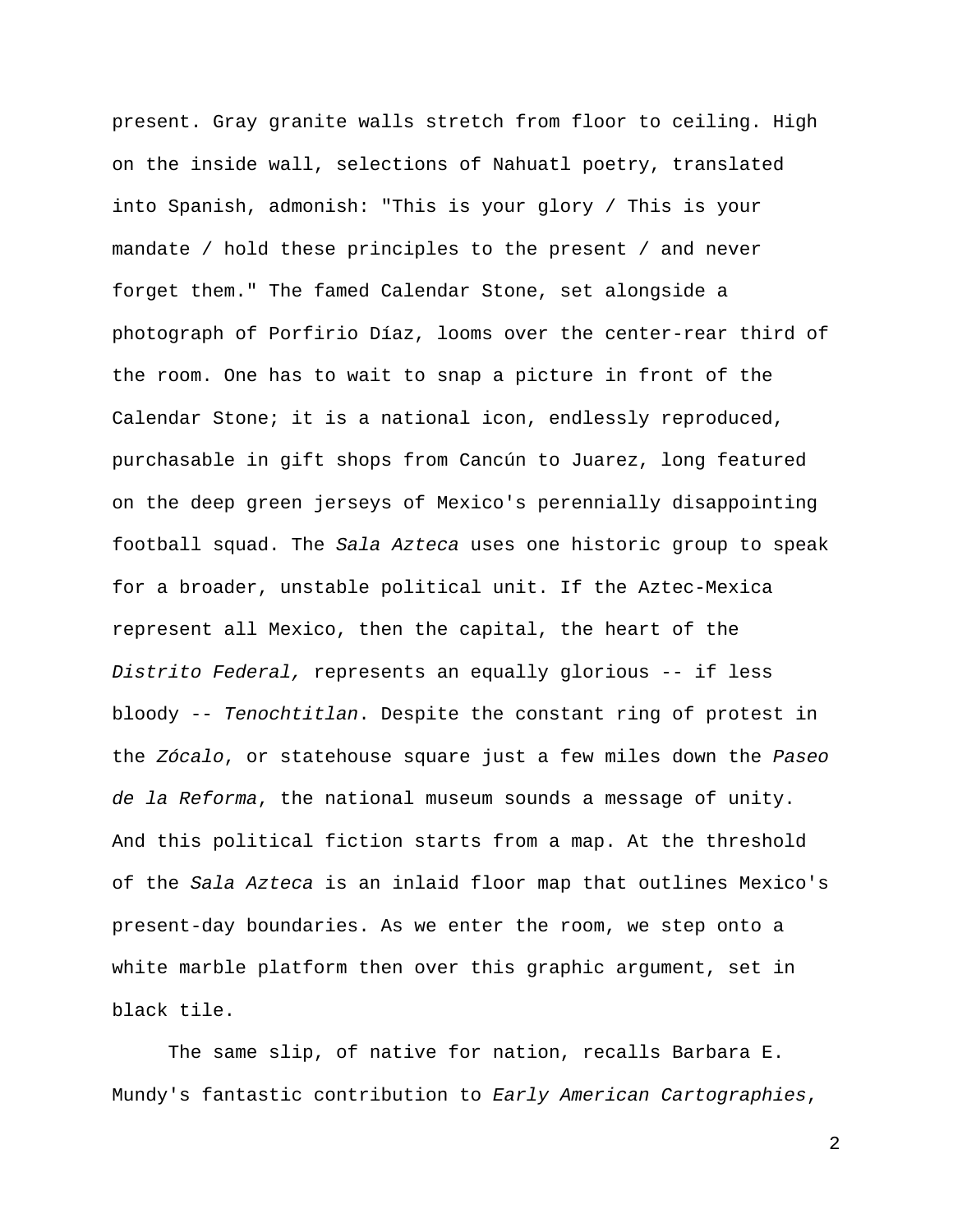a collection of essays that follows a 2006 Newberry Library conference. Mundy gave a keynote at that conference, and her essay here provides a model for reading maps as cultural artifacts from the colonial period through the nineteenth century and into the present. Mundy concedes that the "question of indigenous peoples" in the "national territory" falls beyond her scope, but the implicit agenda is precisely what makes her inquiry so compelling. Starting from the *Atlas geográfico ... de la República Mexicana* (1858), published after a painful territorial loss to the US, she works backward, sifting archaeologically, to recover indigenous practices. Most of the *Atlas geográfico* is devoted to the 31 Mexican states. Near the end of the volume, however, appear two indigenous texts, including the *Mapa de Sigüenza*, which chronicled the Aztec migration from *Aztlán*. On one hand, the *Atlas geográfico* and its industrial-era equivalents (exhibition halls, railroad maps, etc.) were used by Porfirio Díaz and his ilk to shore up political boundaries. On the other hand, the *Mapa de Sigüenza*  and similar hand-painted *lienzos* serve as living documents, accepted in court disputes today and still used in community processions, continuing to "destabilize 'normative' history and geography" (380).

 While unpacking the "ambivalent modernities" in an imagined nation (388), Mundy cites a favorite theoretical conceit of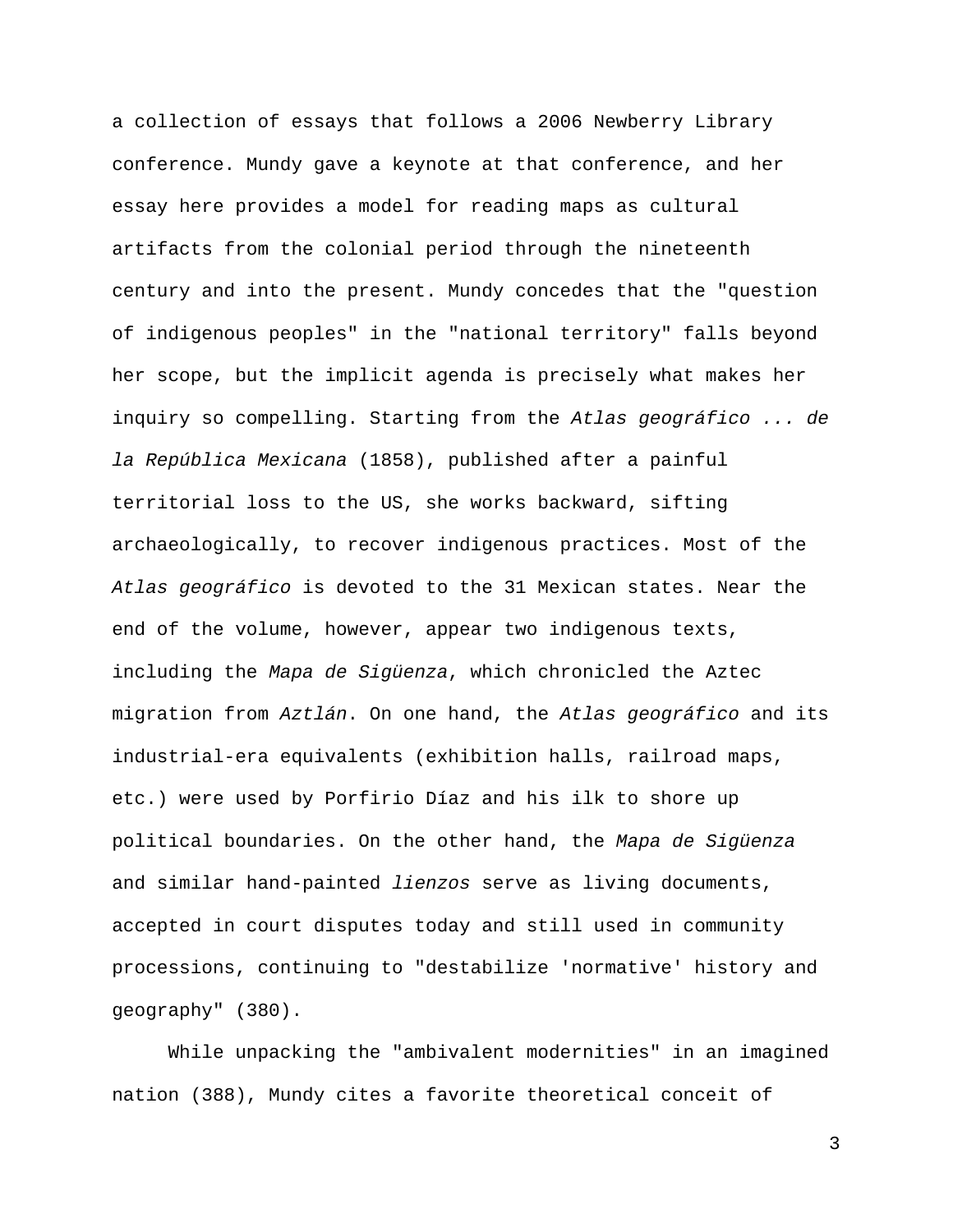Mesoamericanists, Michel de Certeau's "spatial stories." Place implies stability, as Certeau argued in the early 1980s; space is place in motion. As a map collates multi-valent relationships to our environs, stories reopen a "closed field of discourses" (123). With Certeau in mind, perhaps, Mundy opens her discussion of the *Atlas geográfico* in narrative mode, with the story of her own reading from graduate school to the present, and she emphasizes disruption, cooptation and change. When we define colonialism as a process, as tour rather than tableau, we set the stories within spatial containers back into motion. "What the map cuts up," Certeau wrote, "the story cuts across" (129). This act of cutting across, both time and space, should define our redrawn map of colonial letters.

 Those who toil in the field known as "American Literature to 1800" are a habitually restive bunch. The flagship journal *Early American Literature*, we like to point out, stakes false temporal and spatial markers. *Early* means before the American Renaissance (before the good stuff). *America* means the US (as opposed to the broader reach from Labrador to Tierra del Fuego). And l*iterature* means genres not well represented in the years before 1800 (lots of sermons, fewer novels). But influences from colonial history, particularly in Atlantic Studies, loosen the field from its obligation to provide precedents, from shedding light on the dim precursors for the literature of a nation that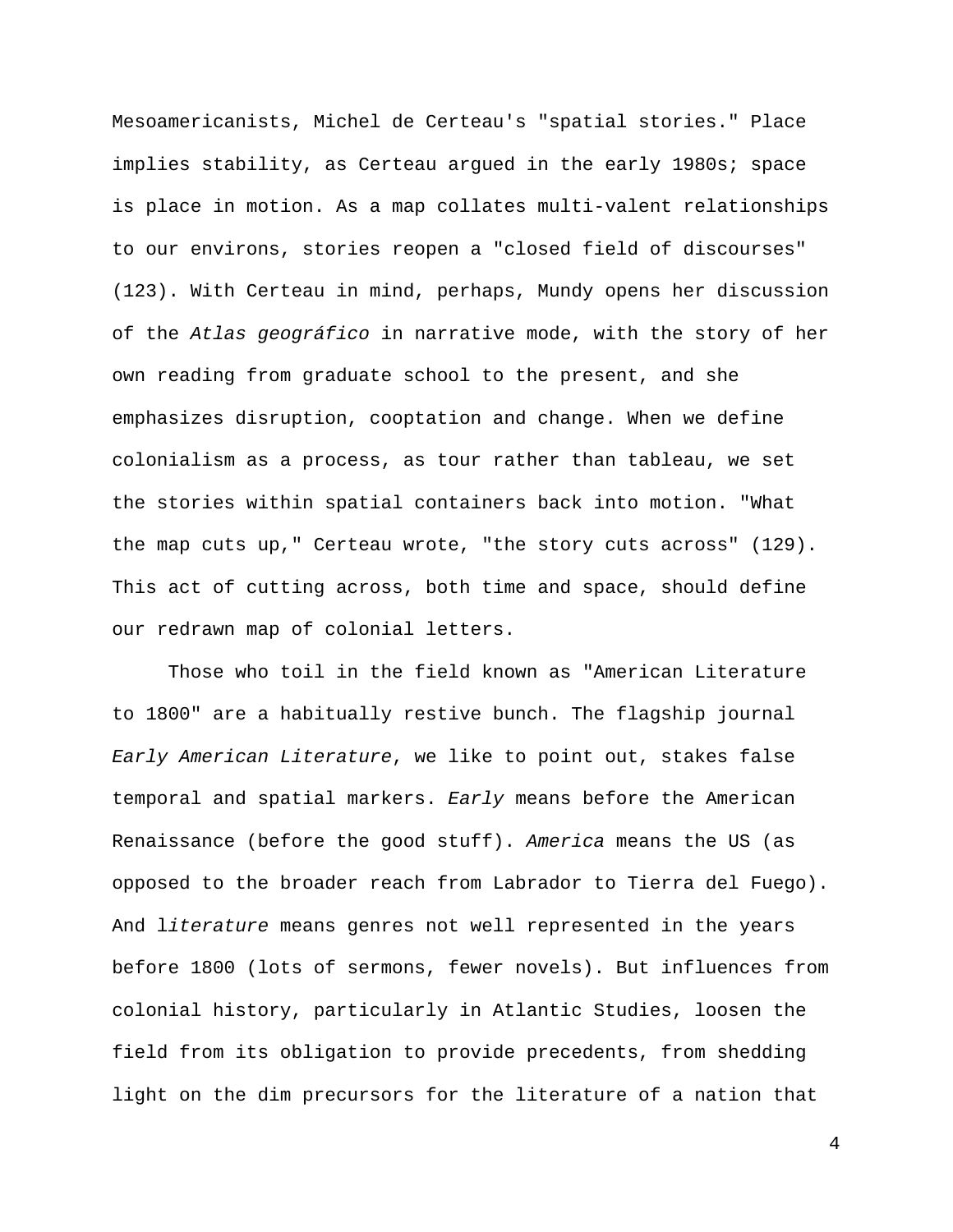did not exist. Off-year conferences organized by the Society of Early Americanists, like the 2006 Newberry, draw hemispheric connections. At the forefront of this geographic realignment has been the Omohundro Institute for Early American History and Culture; through a series of monographs, collections such as *Early American Cartographies* and scholarly editions, new texts have been introduced and familiar ones made less so. We now have, for instance, two companion works from colonial Virginia: Robert Beverley's long-overlooked *History and Present State of Virginia* (1705), introduced by Susan Scott Parrish; and *The Dividing Line Histories of William Byrd II of Westover*, by Beverley's brother-in-law, indefatigably edited by Kevin Joel Berland.

It makes sense to read these books together.

 In the Introduction to *Early American Cartographies*, Martin Brückner links historical geography to colonial letters. Where map historians had framed their field as progress towards accuracy, more recent interpretations are more open-ended, breaking from "period definition and demarcated geographies" in ways that are amenable to the new early American studies (25, 26). With the expected nods to Henri LeFebvre, Certeau and J.B. Harley (whose presence saturates this volume), Brückner defines maps "as flexible spaces containing a host of mobile elements"; as containers for "spatial stories representing the various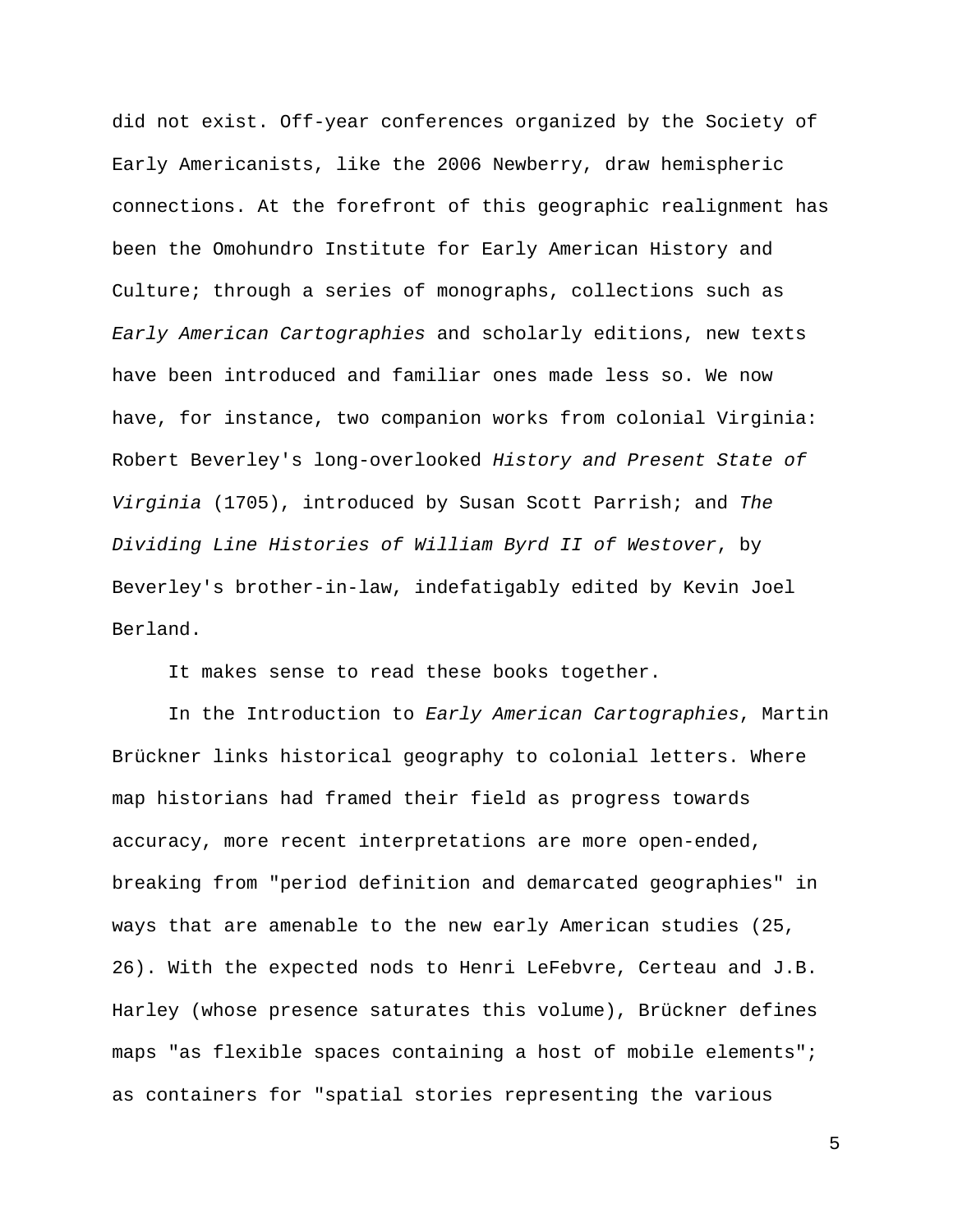elements and their movements"; on the side of production, read with an awareness of "cultural origins"; in reception, "as space-sensitive palimpsests reflecting multiple patterns of short- and long-durational consequence" (18). The chapters that follows resist pat summarization; this is a book one has to stew on. Still, some key themes emerge.

*Center-Periphery*. With "early America" no longer reduced to a proto-United States, the compass of study opens to exciting, even daunting sweeps. The lead essay, by Ricardo Padrón, expands the range of inquiry to the Philippines, showing how allegorical maps imagined the Spanish empire as one vast, transoceanic realm (53). As the "America" in British America criss-crosses the Atlantic, likewise, colonial spaces appear to emerge from court intrigue. Jess Edwards brilliantly reads John Locke, Restoration politics and the framing of North Carolina through manuscript maps. Citing geography "as a language of negotiation," Edwards shows how our understanding of Locke's famous dictum on property (that "unimproved" lands were vacant) grows more complicated alongside negotiations between Parliament, proprietors, settlers, native people and the Crown (115). Like most essays in this volume, which should blur the boundaries in undergraduate curricula, Edwards projects colony against empire and vice versa.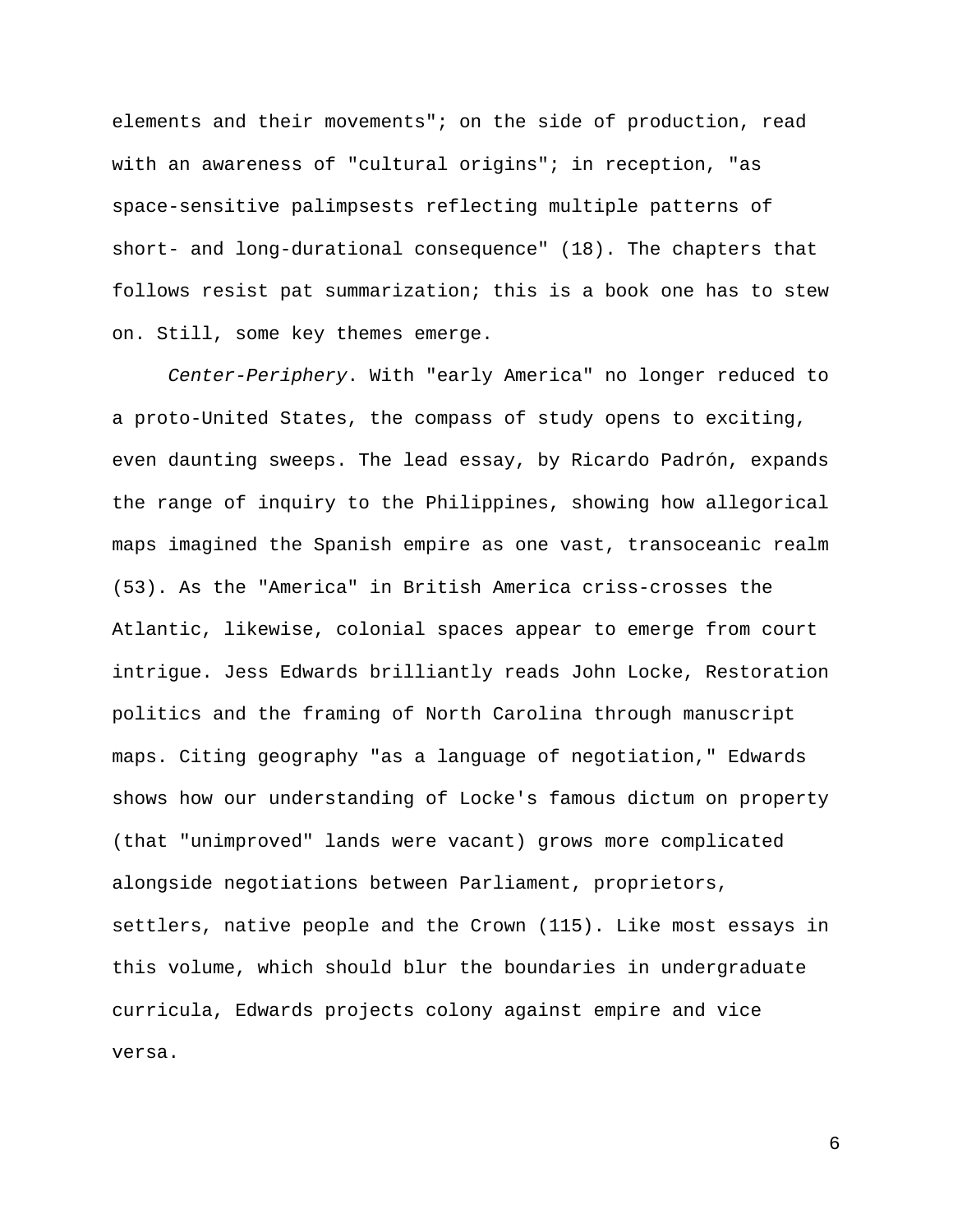*Collation.* Given the value of cartographic knowledge, a new literature emerged, and this literature was encyclopedic, with emphasis on synthesis over originality, editing and collection over individual expression. The art of collation is defined by summarization, abridgement, allusion and omission. Ken MacMillan reviews the creation of a cultural center from Medieval maps of the Holy Land, to the 1569 Gerard Mercator map (which put Europe at the center of the world), to the digests of Richard Hakluyt and his contemporaries from the corners of an expanding empire (70-80). Cultural production from the edges became more pronounced as creole identities announced themselves. The influential map historian Matthew E. Edney focuses on the Kennebec River in Maine, and draws upon print and manuscript sources from "official, proprietary, and personal archives on both side of the Atlantic" (304) to show how local constituents envisioned a common good, in this case, a buffer against French Canada. Scott Lehmann shows how periodical maps from the London *Gentleman's Magazine* justified the British invasion of Havana. Online resources now make it easy to access multiple or serial editions, allowing scholars to trace how a colonial imaginary was digested for empire, and how colonials in turn inserted themselves into conversations that were centered somewhere else.

*Local Knowledge*. Imperial designs met reality. Leaders adjusted. People revolted. Drawing attention to differences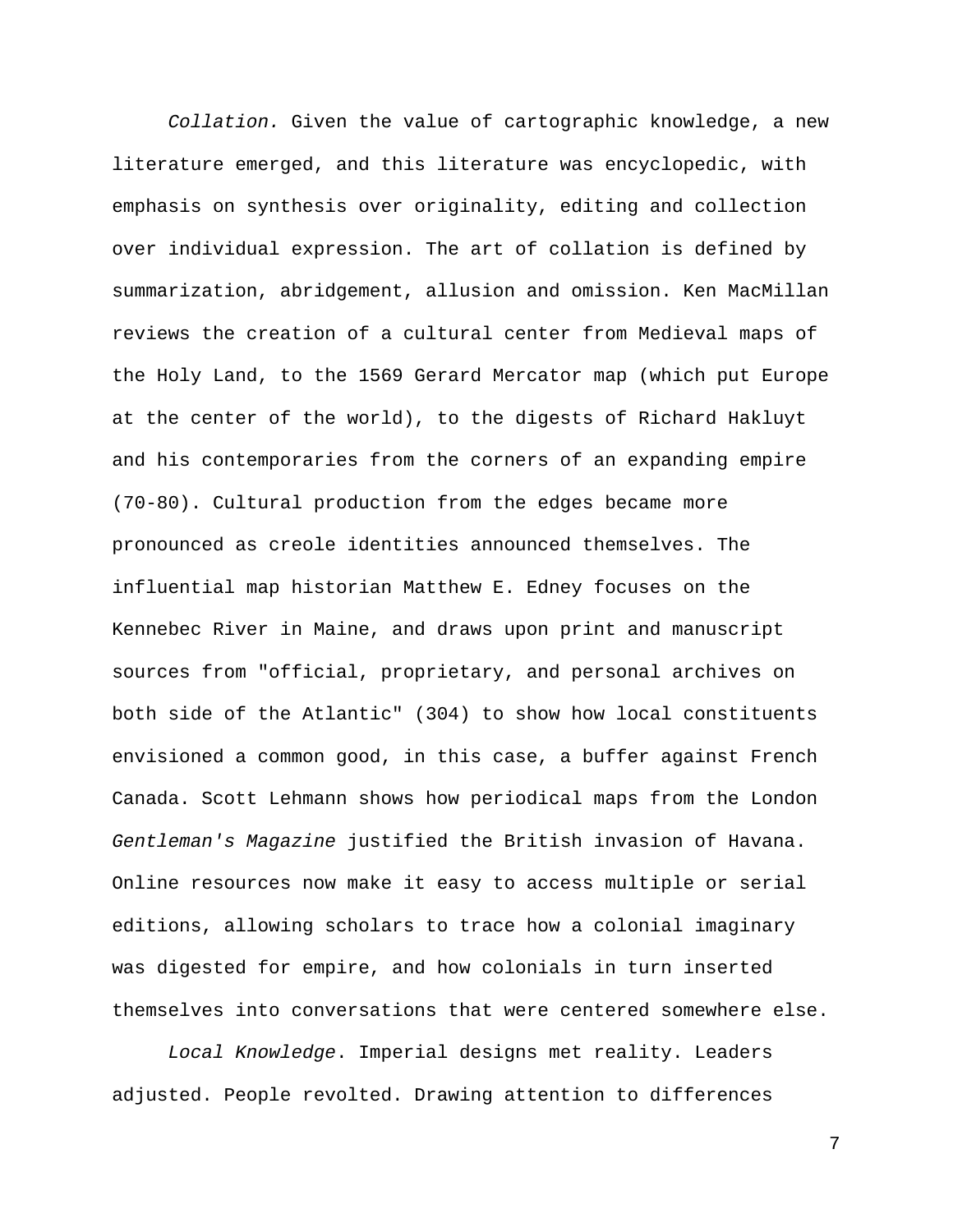between various ethnic groups from Europe, trade networks and the invasion of Ireland, Judith Ridner explains how the municipal grid of a frontier town like Carlisle, Pennsylvania was designed to expand English and proprietary aims. But Penn's plans "did not work the way he intended" (338). Junía Ferreira Furtado argues that maps of eighteenth-century Brazil could amount to rebellion. Brückner underscores how decorative maps expressed simmering colonial discontent. Wall maps assembled from up to twenty folio sheets presumably conveyed obeisance. Such maps hung in rooms where farces were performed, however, and they became unexpected objects of parody. A 1775 British map shows the colonies of North America bursting into flames (419).

*Native Epistemologies in a Non-Native World*. Where creole identity provides a ready subject for study, the role of native people in an imperial geography remains difficult to place. Not only must scholars (tied to academic institutions) negotiate an epistemic divide, but painful legacies continue to inform our readings from a living present. On one hand, we have familiar theoretical positions. Gavin Hollis notes how ephemeral maps, drawn by natives, were recorded in exploration accounts. Hollis limns a hermeneutic loop: "Through the cracks in the narratives," the traces of "cartographic encounters" remain, "even if the recorders of these encounters did not" (168). Andrew Newman charts an impasse of global and local with the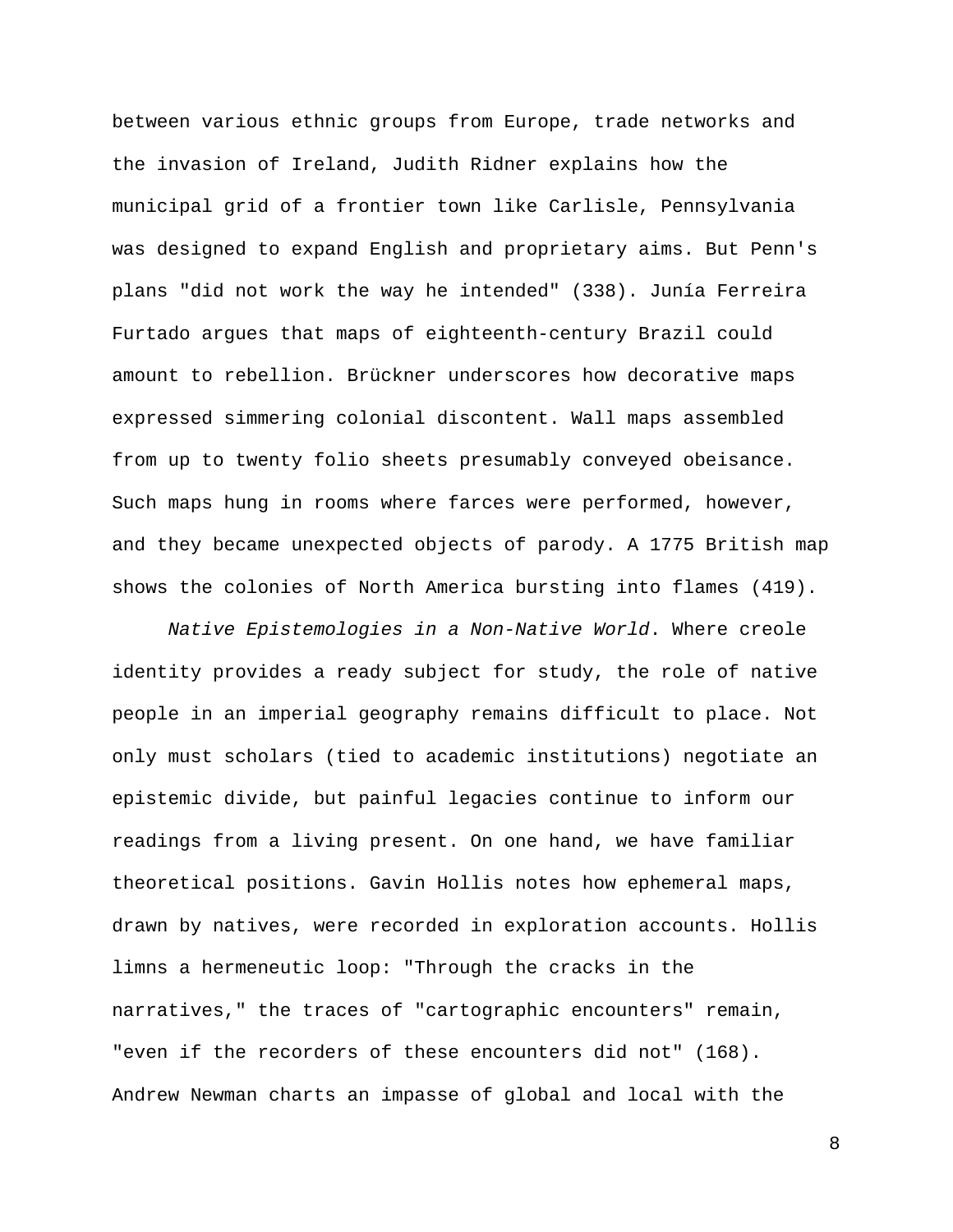Dido Motif, a story of land theft found in Virgil's *Aeneid*, in colonial settings from South Africa and Ceylon, and particular to his case, in Lenape-Leni interactions with Dutch New York. In the Dido Motif (what folklorists identify as K185.1: "Deceptive Land Purchase: the Oxhide Measure"), the colonizer asks natives for as much land as can be covered by a bullock's back; when the native party agrees, the colonizer cuts the hide into strips, then lines the strips into a circle, vastly expanding the extent of the claim. But Newman's inquiry, brilliantly researched, paints us back into the old new historicist corner: we face the same impasse between people and trope; when we set the oxhide story on a global scale, we lose a story on the ground. Still one more example from this volume, the most serious attempt to embrace a native perspective, strains the conventions of academic writing. William Gustav Gartner glosses the Skidi Sky Chart, a celestial map painted on hide that is now at Chicago's Field Museum. But the essay demands a considerable amount of context, and Gartner well exceeds the space typically allotted for a chapter in an academic volume. The "Skidi Start Chart," he contends, is "a map of all that we cartographers do not know" (202). His heroic effort says many things, not the least being the impasse between native prerogatives and repositories such as the Field Museum.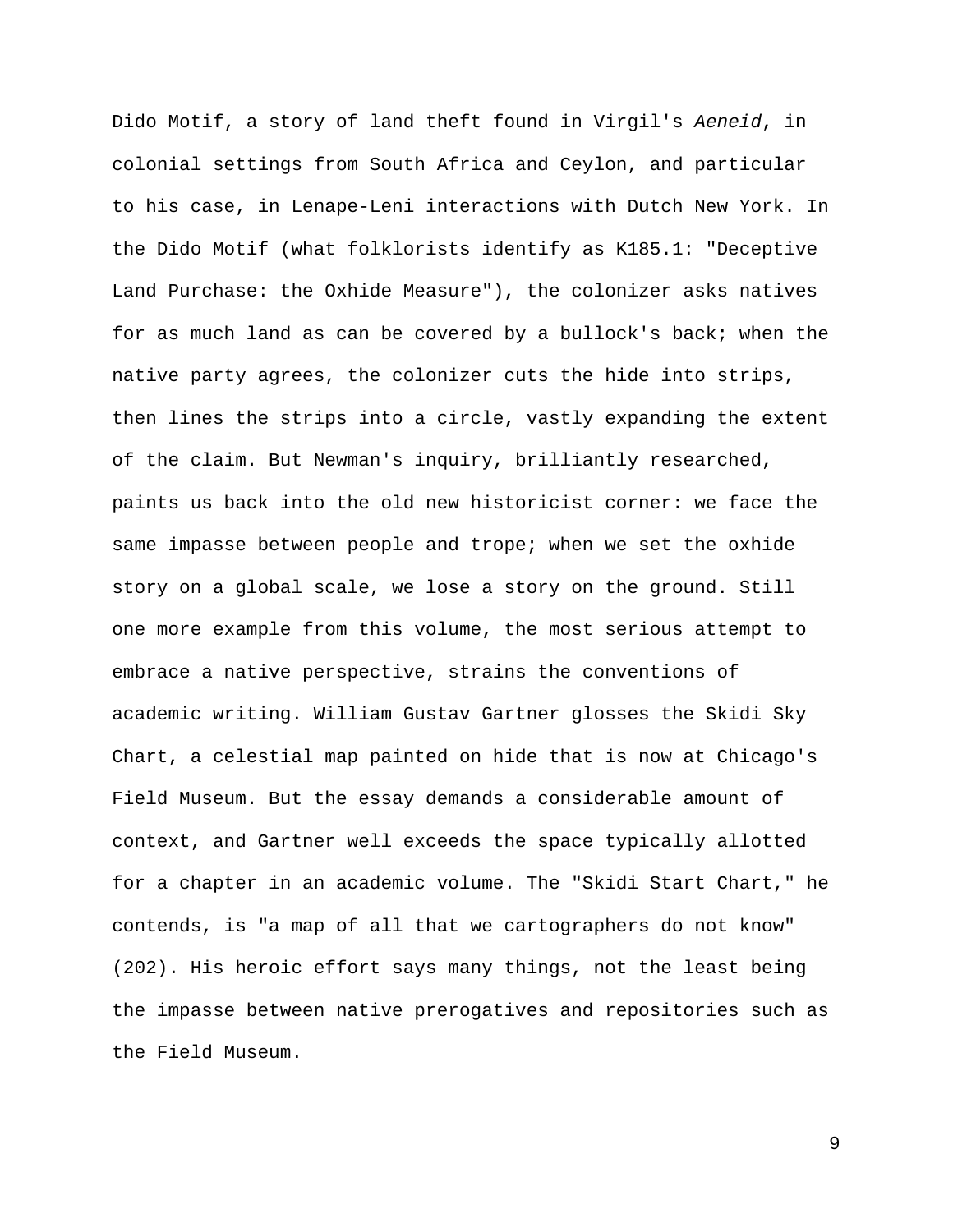And who is this *we* in *cartographers*? How do memories of theft inform our readings of colonial texts? What did it mean then, and what does it mean today, when a white creole author such as Robert Beverley would claim:

I am an *Indian*, and don't pretend to be exact in my

Language: But I hope the Plainness of my Dress, will give him the kinder Impressions of my Honesty, which is what I pretend to. (8)

Introducing Beverley's book after a long dormancy, Susan Scott Parrish emphasizes the influence of Baconian New Science, which necessitated distinctions between a Plain Truth and the fancies of fiction, not to mention how English court politics shaped the portrayal of far-off Virginia. Parrish makes a compelling case for reading Beverley as part of an "imperial transatlantic geography," not as a proto-American but as the colonial speaking to the metropole. His feigned naiveté, sartorial "plainness," performs simplicity for the London reader. The "Indian" is one who self-identifies from *over there*, bearing material objects to the imperial center.

*The History and Present State of Virginia* thus unfolds from a spatial bind: as Beverley portrays a colony for the metropole, the *ethos* of his account depends upon that physical presence from the margins. Four Books, or long chapters, describe a distant country that may serve English (and, of course,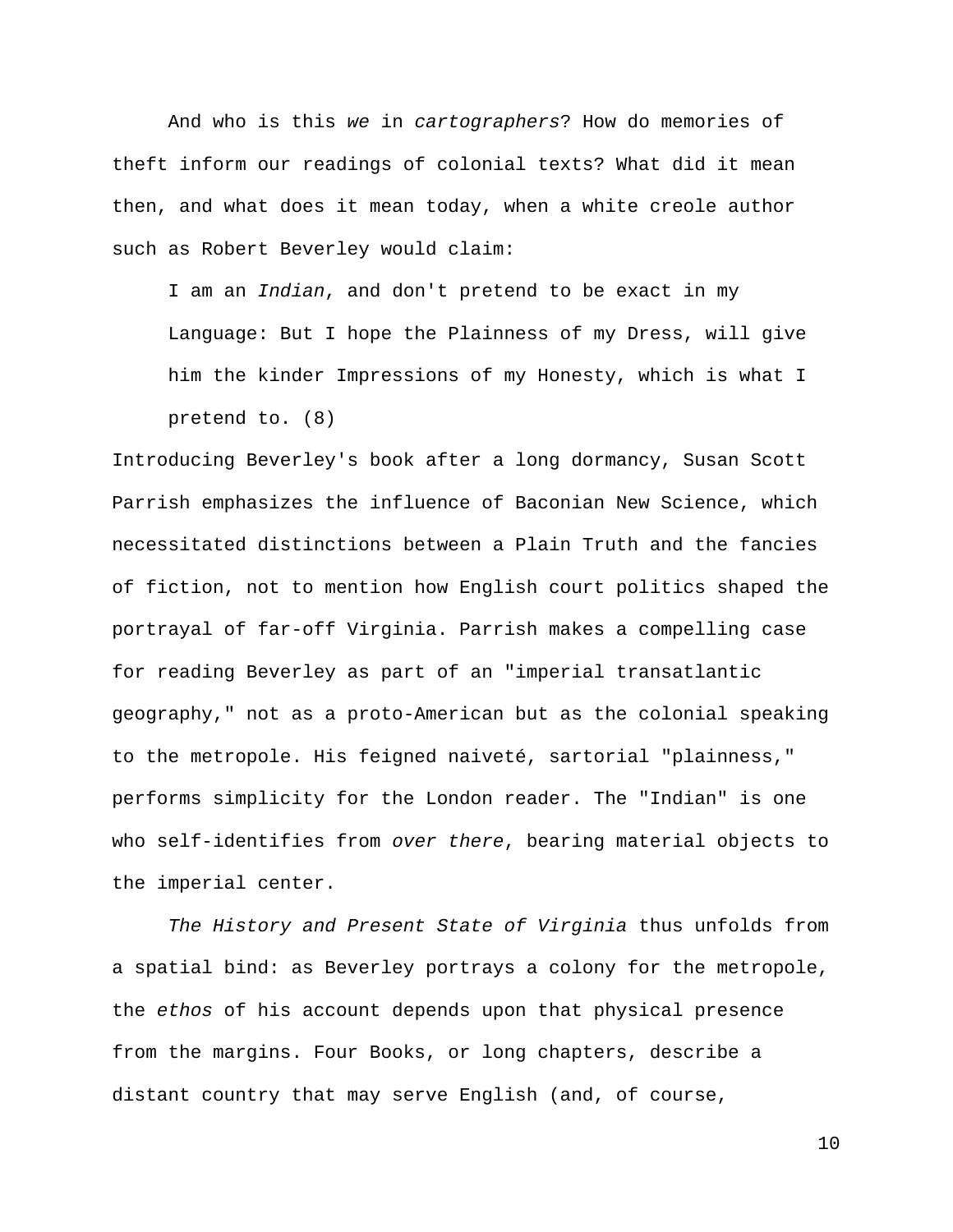Beverley's own) interests. Book One, on history, reviews ships landed and missed opportunities from Sir Walter Raleigh to the then-current administration, emphasizing how Virginia should be "rightly settled" (21). Books Two, natural history, weighs the potential of European products in America, the still-unknown fate of European nature in new climes, and the potential of untested cultivars. Book Three, on the "The *Native* Indian," folds prior accounts by John Smith, Louis Hennepin, Louis de Lahontan and engravings by Theodore de Bry into his own report. Beverley's role as collator becomes most conspicuous here, as he tests his predecessors against direct observation, supplementing what he has read about native religion, for instance, with an account of his own stealth into an Indian *Quioccosan*, or house of worship (154). Book Four, on "The Present State," presents a country "in a Happy Situation" (236) that wants only sound government to kindle the "Friendship, Hospitality, and Good-Neighborhood" of its people (247). The "Virginia" in *The History and Present State* is neither original nor derivative, but shaped by Atlantic currents (which, as Parrish notes, included slavery), rhetorically Indian and bodily in-between.

*The Dividing Line Histories*, a product of the same colonial routes, reverses the terms of Beverley's book. Where the *History and Present State* brought Virginia to England, William Byrd transports the armchair travelers to America. A 1728 boundary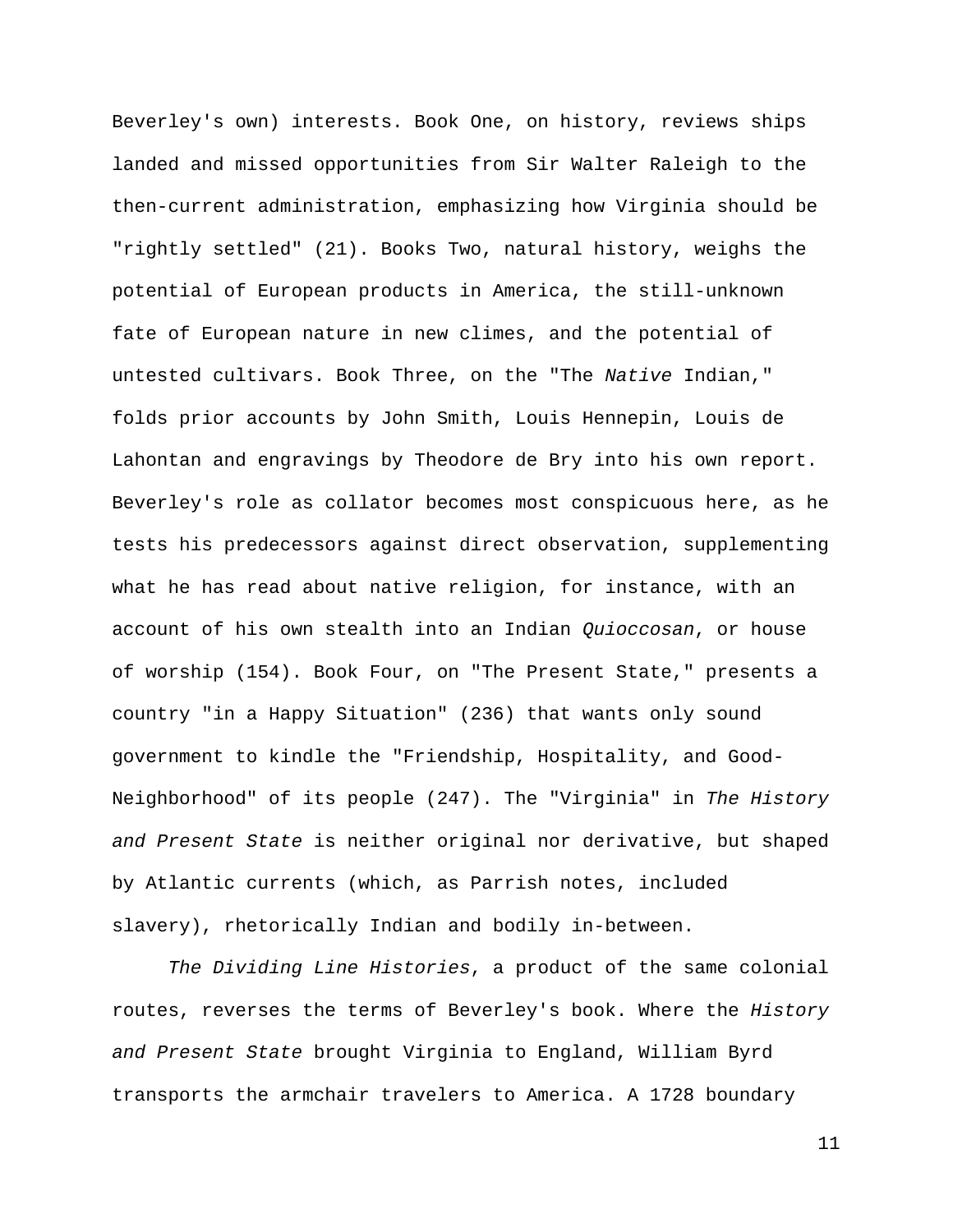settlement occasioned the work. Byrd and his fellow Virginians joined a party from North Carolina that Spring, starting at the Corrituck River on the coast and venturing through the Dismal Swamp; after breaking for the Summer, they ended their line that Fall in the foothills of the Blue Ridge. The twin reports, long read as examples of early frontier humor, were also exercises in erudition. Educated in England, a fellow of the Royal Society, from a family of politically-connected planters, Byrd filtered his experiences through conspicuous literary convention. His *Dividing Line History* combines the genres of itinerarium and natural history, while his *Secret History* reads like a restoration drama, prepared for a close circle of private readers, complete with pseudonyms and bawdy jokes. Editor Kevin Joel Berland emphasizes the "accretional" quality in Byrd's writing, the layers of sourced and unsourced allusion, and through exhaustive documentation (with footnotes that vie with the text), shows how two seasons in the backcountry were mediated through the growing library of America (xii).

 Experience abuts erudition. Byrd eats wild grapes from a hat, sleeps by a waterfall (a sound that gives him "Poetical Dreams") and cultivates a taste for barbecued bear meat (413). His narrative falls between book and local knowledge. A Saponi hunter, Ned Bearskin, tells Byrd how squirrels cross a stream. The squirrel "launches a Chip or Piece of Bark into the Water,"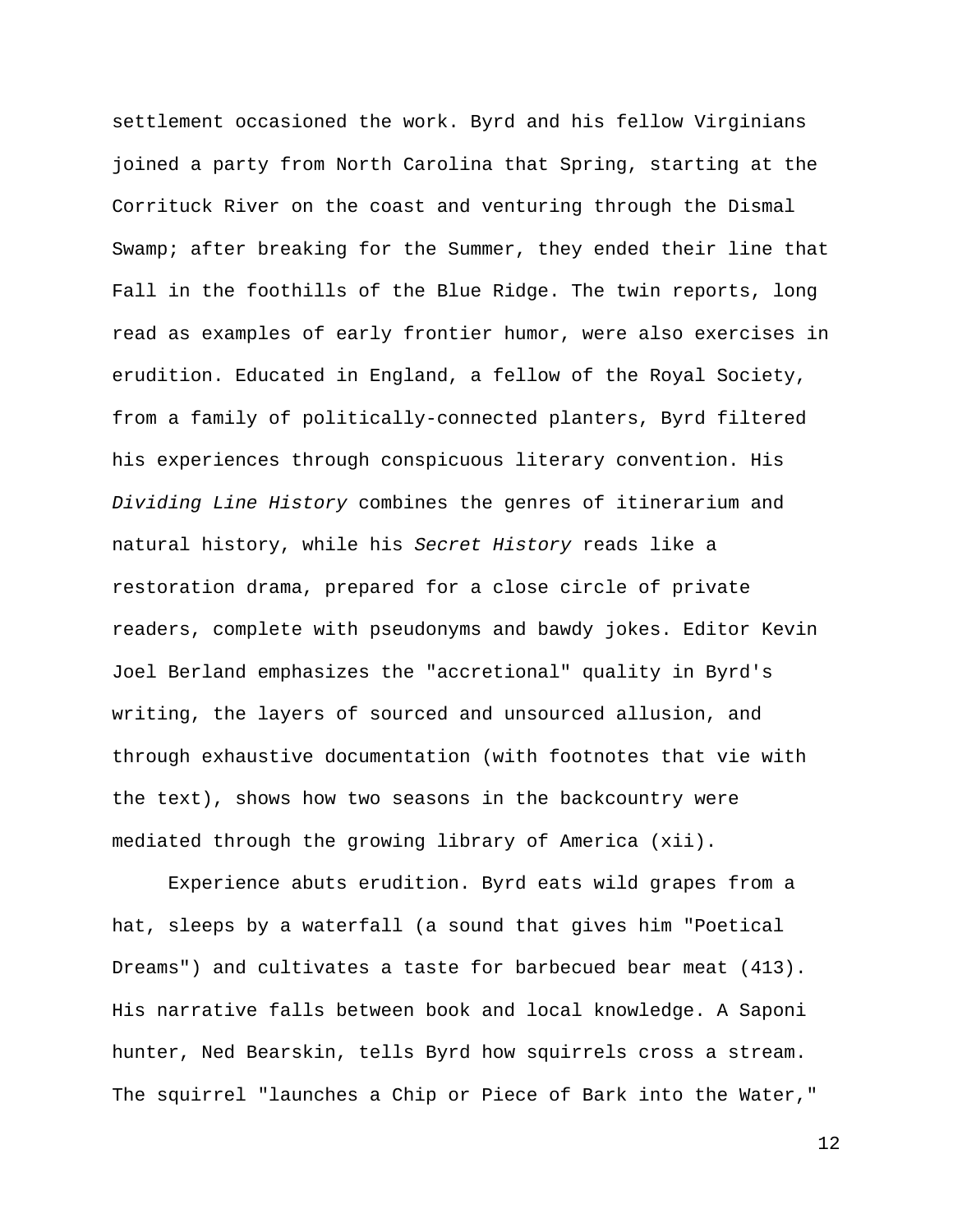then holds up "his Tail to the Wind" for a makeshift sail (204). Did this explanation come from Ned Bearskin, Berland wants to know, or from other sources? A footnote traces the anecdote to the sixteenth-century Swedish bishop Olaus Magnus, leading Berland to conclude that the tail-for-a-sail account is "almost certainly not a Saponi legend" (333, n377). Stressing the accretional, the layers of existing literature from prior publications, Berland reaches a similar conclusion regarding native accounts of the Afterlife. In a moment of leisure, Bearskin describes the two paths an Indian may take after death. The good path offers ample game and "Women beautiful as stars"; the second, barren path brings women "Old & ugly arm'd with sharp Claws like a Panther," who have tongues with iron thorns "20 Cubits long" (408). The source-hungry Berland traces an analogue back to John Smith (307, n245), begging the question where does Bearskin stop and Byrd begin? In still one more example, Bearskin logs a running objection to the Virginians' practice of cooking venison and turkey in the same pot. Mixing game, the Saponi claims, will hurt future hunts. Robert Beverley would also report that natives "never serve up different sorts of Victuals in one Dish" (140). Berland's William Byrd, meanwhile, likens the Saponi custom to "Levitical Law" (145).

 An overwhelming emphasis on sources, I want to say, set this edition down a tenuous path. The footnote that supplements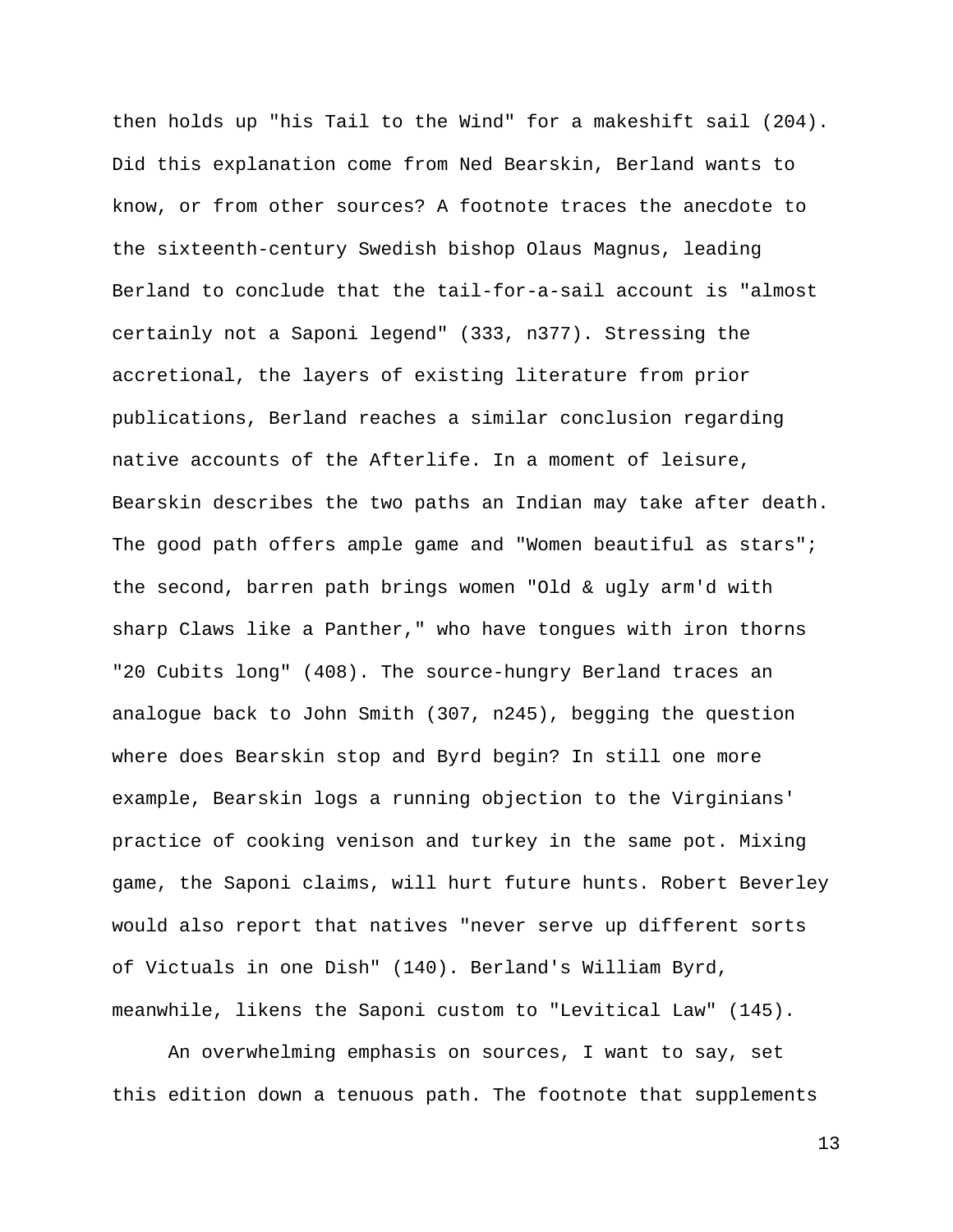can also omit, and at points, Berland reads too closely from within Byrd's own library. Near the coast, for example, the author spies a "Bush of Carollina Tea call'd Japon," or yaupon holly (*Ilex vomitorium*). The fifty words on this plant prompt a footnote three times that length, with the expected cultural background including remarks on the plant's ceremonial uses, plus a description by John Lawson, who noted the use of *Ilex vomitorium* for "medicinal effects, both vomiting and purging." By following Byrd through his reading, however, Berland actually repeats an error. Yaupon holly is not an emetic. (*Ilex vomitorium* happens to make a smooth tea, not unlike green tea.) Southeastern natives drank the tea for a caffeine buzz, then purged to make room for more caffeine. Proto-ethnographers like Lawson wrongly mistook Yaupon Holly for an emetic.

 This is not an academic quibble. (Though one wonders, did Berland did run the manuscript by a working botanist?) In a list of *Dramatis Personae* that appends the volume, Ned Bearskin is missing. Was it that the Saponi hunter did not fit within the cast of Byrd's restoration comedy? Such omissions underscore the dangers of reading colonial texts in an Atlantic context. As the narrative sweeps local knowledge into the field of the metropole, as the local enters the realm, we lose sight of alterity. This physical presence of the periphery matters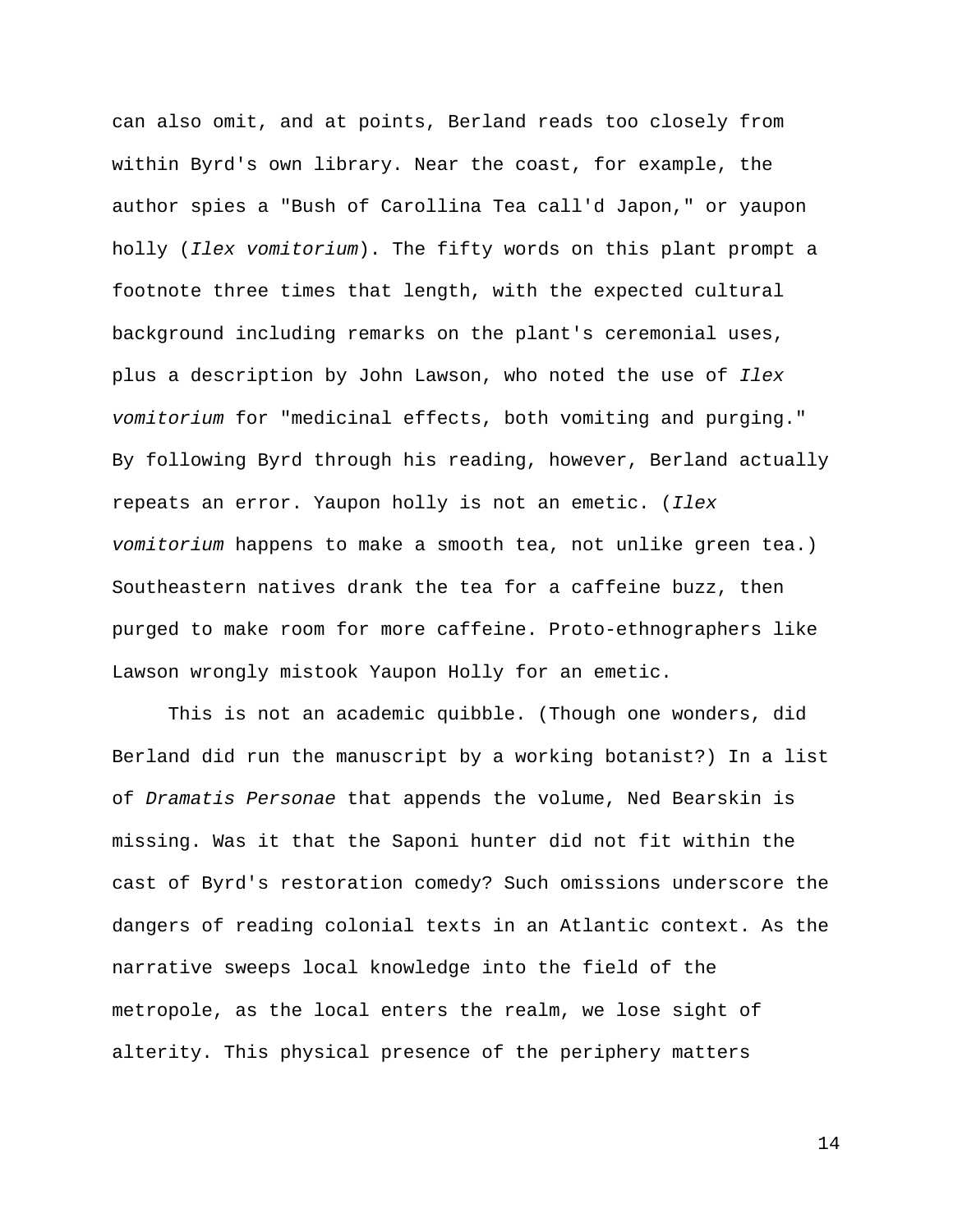because, in the case of Americas, we delve not only into the colonial world but also its aftermath.

 Witness the final chapter of *Early American Cartographies*, Michael Drexler's dodgy if highly inventive "Hurricanes and Revolutions." Drexler's essay starts from a loaded coincidence: that plantation societies shared the dual threat of hurricanes and insurrection. A "stereographic analysis of semiotic continuities" (444) follows, with samples from the Caribbean to the coastal US South, then across temporal planes from the British enlightenment in America, through Frederick Douglass' fiction, to Herman Melville, who is read through the postmodern Guyanese novelist Wilson Harris. Drexler's essay barely coheres -- after multiple reads, I still struggle with the jumps -- and toward the end, he offers themes more than a conclusion - uncertainty, partial control, and more broadly, a "discursive reservoir" for upending "arbitrary national and political boundaries" (466). As he spins counter-clockwise around his opening coincidence, never quite resolving the stated problem, Drexler leaves the driver of his inquiry both open and unspoken. What colonialists still feel compelled to chart, even amidst the redrawn boundaries, is an ethical space.

 Stories continue to cut across the maps. In his study of the Dido Motif, Andrew Newman charts a recurring story on a global scale. To illustrate appearances of "Motif K185.1,"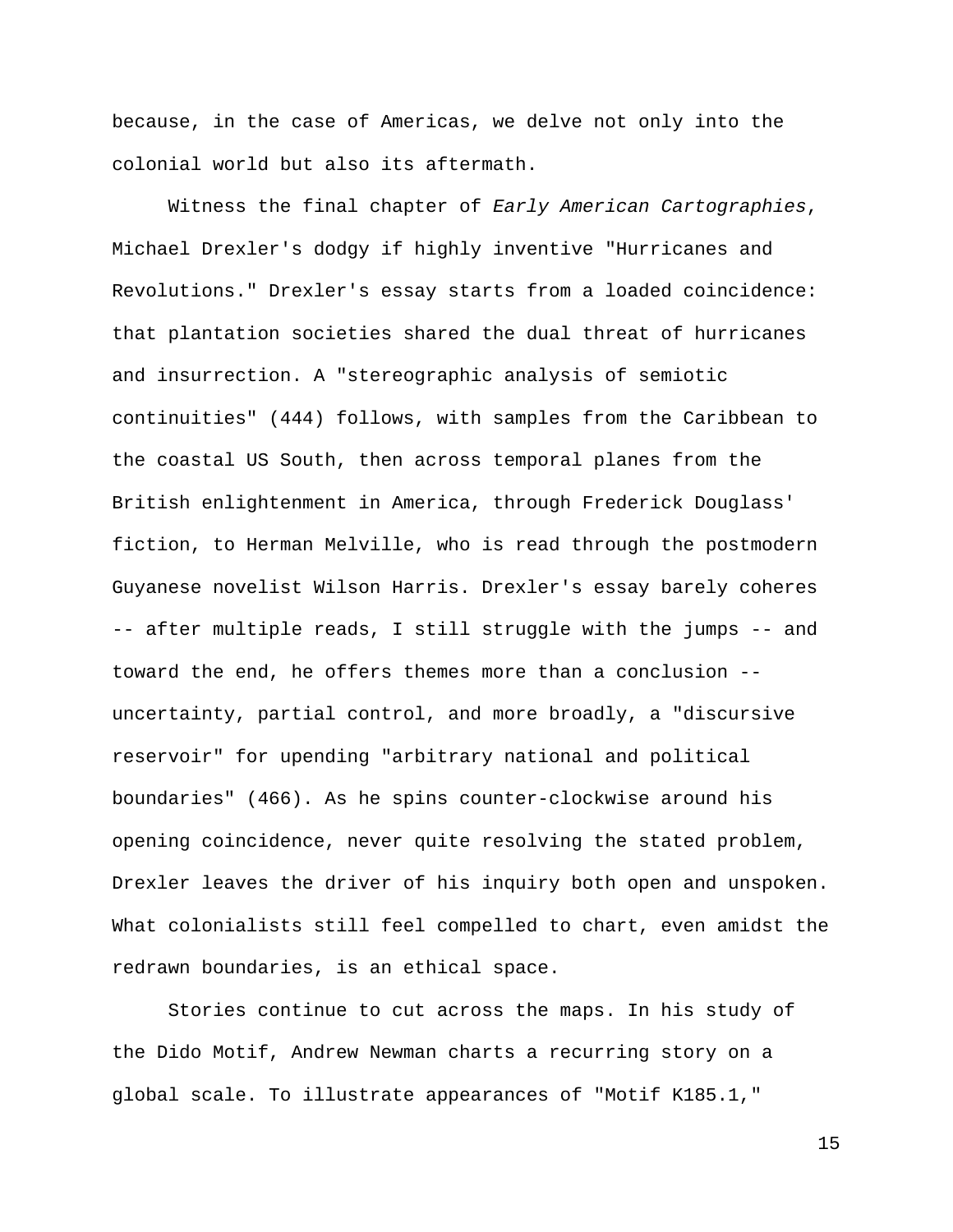Newman provides a two-page map (the only two-page spread in the entire volume), which is ironically based upon the Mercator projection. Icons shaped as bull- or oxheads mark the story's appearance from Ceylon to New Amsterdam to the Cape of Good Hope. While focusing on the Delaware version, however, Newman cites an email exchange with Jim Rementer, Director of the Lenape Language Preservation Project. Rementer recounts an instance in which the elder Nora Thompson Dean shared the story on a university campus. When a member of the audience, presumably an academic, asked what she thought about resemblances to Virgil, Dean replied curtly: "Nothing" (258). A gap remains between the native informant and a scholarly community. As colonialists continue to trace the stories that cut across the map, perhaps the vectors to examine are not only spatial but temporal. In the continuities of time, defined from within a redrawn map of colonial studies, there remains relevant work to be done.

### Works Cited

Bauer, Ralph and José Antonio Mazzotti (eds.). *Creole Subjects in the Colonial Americas: Empires, Texts, Identities*  Chapel Hill: U North Carolina P, for the Omohundro Institute of Early American History and Culture, 2009.